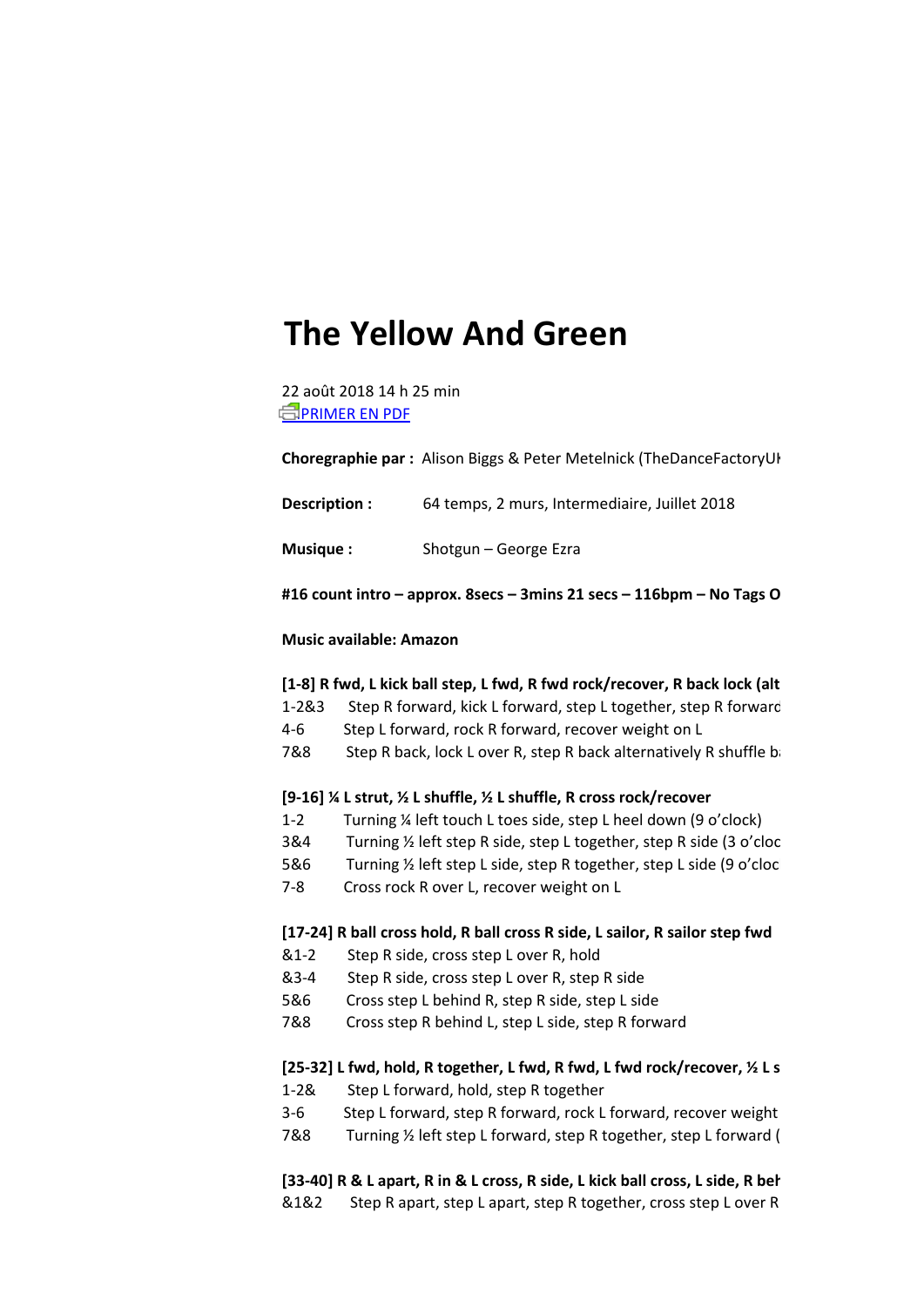- 3-4 Step R side, kick L on left diagonal
- &5-6 Step L back, cross step R over L, step L side
- 7&8 Cross step R behind L, step L side, cross step R over L

# **[41-48] L side, touch R tog, R ball cross, R side, L touch back, unwind ¾ L weight on L, R together, L shuffle fwd**

- 1-2 Step L side, touch R together
- &3-4 Step R back, cross step L over R, step R side
- 5-6 Touch L behind R, turning ¾ left step L heel down (6 o'clock)
- &7&8 Step R together, step L forward, step R together, step L forwar

# [49-57] R & L fwd syncopated rock/recovers, R fwd, <sup>1/2</sup> L pivot turn, <sup>1/2</sup> L

- 1-2& Rock R forward, recover weight on L, step R together
- 3-4& Rock L forward, recover weight on R, step L together
- 5-6 Step R forward, pivot ½ left (12 o'clock)
- 7-8&1 Turning ¼ left step R side, cross step L behind R, step R side, cr

# [58-64] ¼ R & R fwd, ¼ R & L side, R behind, L ball cross, ¼ L & L fwd, R

- 2-3 Turning ¼ right step R forward, turning ¼ right step L side (3 o'd
- 4&5 Cross step R behind L, step L side, cross step R over L
- 6-8 Turning ¼ left step L forward, step R forward, pivot ½ left (6 o'c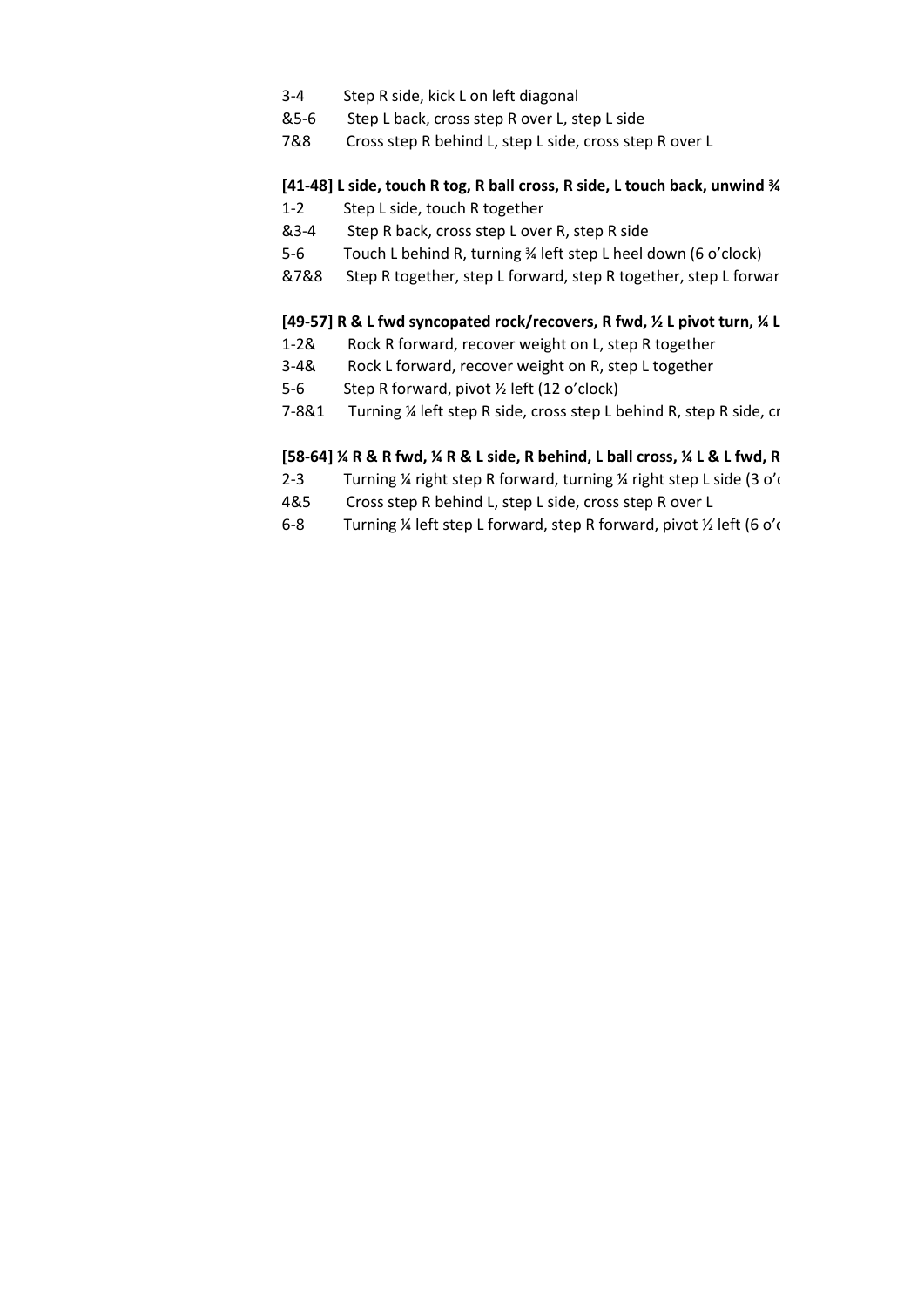**Choregraphie par :** Alison Biggs & Peter Metelnick (TheDanceFactoryUK)

**#16 count intro – approx. 8secs – 3mins 21 secs – 116bpm – No Tags Or Restarts**

**ernatively R shuffle back)** 

1-2&3 Step R forward, kick L forward, step L together, step R forward

 $\overline{\phantom{a}}$  ack

 $\mathbf{k}$  is the R side, step  $\mathbf{k}$ 

5 Turning  $\mathsf{k}$ 

# $\overline{\phantom{a}}$  huffle

 $\overline{\mathsf{on}}$  R 3 o'clock)

hind-side-cross